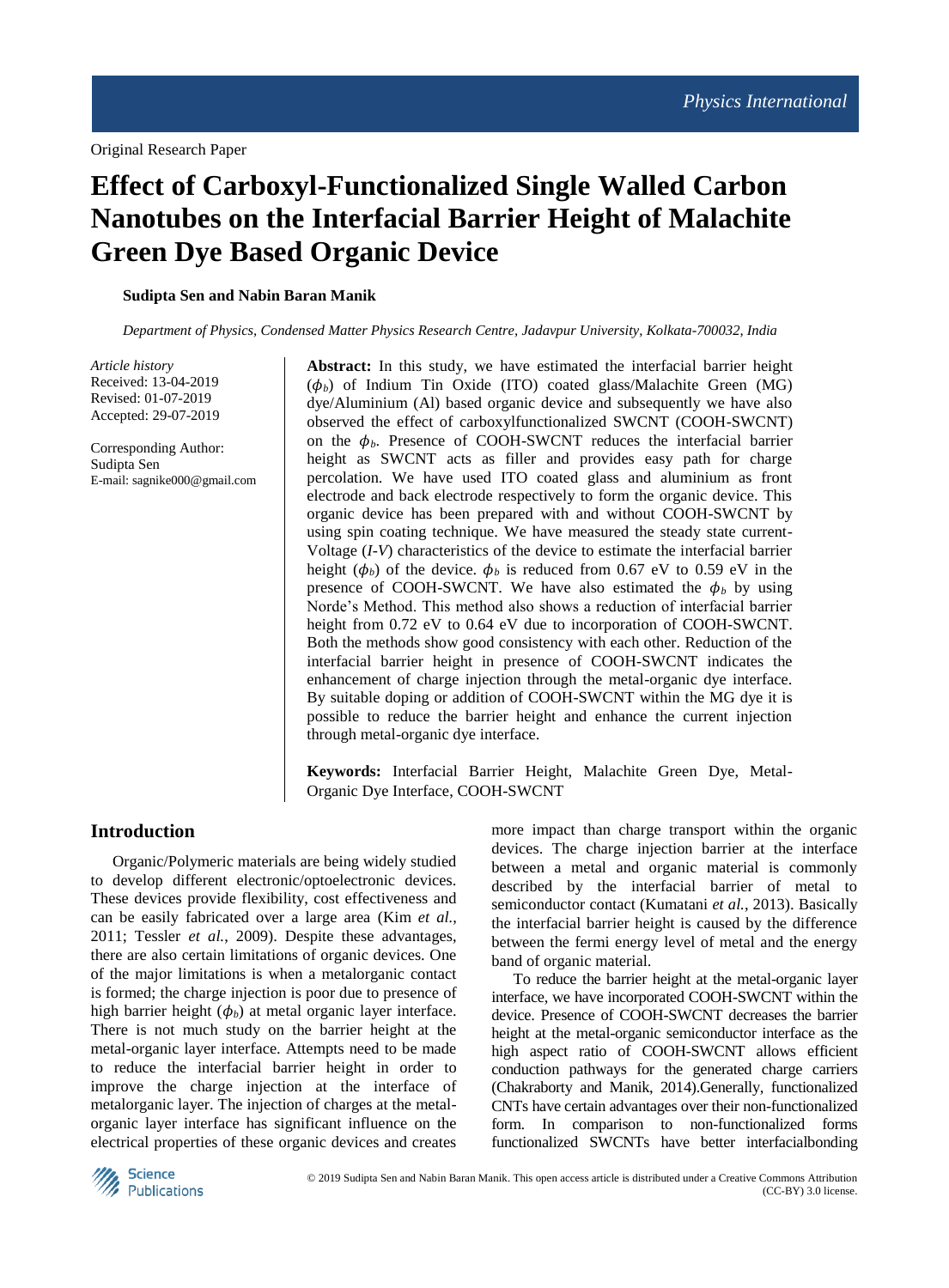strength and form better dispersions in solvents. It is possible that functionalized groups may be attached either to the ends or to side chain of the main tube to form a branch like structure (Luo *et al.*, 2012; Aqel *et al.*, 2012).

Reduction of interfacial barrier height will lead to better injection of charges at the interface and thus will provide better conductivity. Injection current usually consists of thermionic-injection current and fieldinduced tunneling current. In the case of low voltages, tunneling injection is negligible and thermionic emission dominates (Bullejos *et al.*, 2008).In this study, we have used Richardson-Schottky (RS) model of thermionic emission to characterize the organic device (De and Olawole, 2019).

#### **Materials and Sample Preparation**

Malachite Green (MG) is a cationic dye with the chemical formula  $[C_6H_5C(C_6H_4N(CH_3)_2)_2]Cl$ . The structure of the dye is shown in Fig. 1a. It belongs to the triarylmethane group and has a molar mass of 364.911 g/mol (chloride).The chloride and oxalate anions have no effect on the color. On a larger scale it is prepared by condensation of 2 moles of dimethylaniline with one mole of benzaldehyde at 100°C in presence of zinc chloride or concentrated sulphuric acid (Raducan *et al*., 2008). The cationic form of this dye has an extended pidelocalization which allows absorbance of light in the visible range. The quantum yield of MG dye is quite high (Bongsup et al., 2003).

In our present work, MG dye and COOH-SWCNT are purchased from Finar Chemicals, Ahmedabad and Cisco Research Laboratories, India respectively. Figure 1(a) and 1(b) show the structures of MG dye and COOH-SWCNT respectively. Poly Methyl Methacrylate (PMMA) and Dichloromethane (DCM) solvent are purchased from Sigma Aldrich and Merck Specialities Pvt. Ltd, Mumbai respectively. It has been selected as a solvent in our work due to its high ability to dissolve organic compounds (Shuugrue *et al.*, 2015). Figure 1(c) shows the structure of Dichloromethane (DCM).

Two different types of cells are prepared in order to observe the effect of COOH-SWCNT on MG dye based organic device, one type of cell is prepared with only MG dye and the other type of cell is prepared by adding COOH-SWCNT with this dye. To prepare the MG solution, 10 ml of DCM is taken in a clean test tube and in it 1g of PMMA is added. In this work, PMMA acts as an inert binder. Themixture is stirred with a magnetic stirrer for 30 min to get a clear solution. In this solution, 1 mg of MG dye is added and stirred for 15 min. This solution is then divided into two parts in two pre-cleaned test tubes. One test tube is kept aside and in the other 1 mg of COOH-SWCNT is added and stirred for 2 hours to get a homogeneous dispersed solution of dye and COOH-SWCNT.

To prepare the device, the MG solution is taken and coated on a pre-cleaned ITO coated glass. The film is coated on a spin coater at a speed of 1500 rpm and dried at a speed of 3500 rpm. The same solution is spin coated on the Al counter electrode. Both these electrodes are sandwiched together to form the MG dye cell. In a similar manner, another cell is prepared where COOH-SWCNT is added with MG dye. All the cells are kept in vacuum for 12 hours to dry before using them for characterization. The schematic diagram of the organic device is shown in the Fig. 2.



**Fig. 1:**Structural diagram of (a) Malachite Green (MG) (b) COOH functionalized single walled carbon nanotubes (COOH-SWCNT) and (c) structure of Dichloromethane (DCM)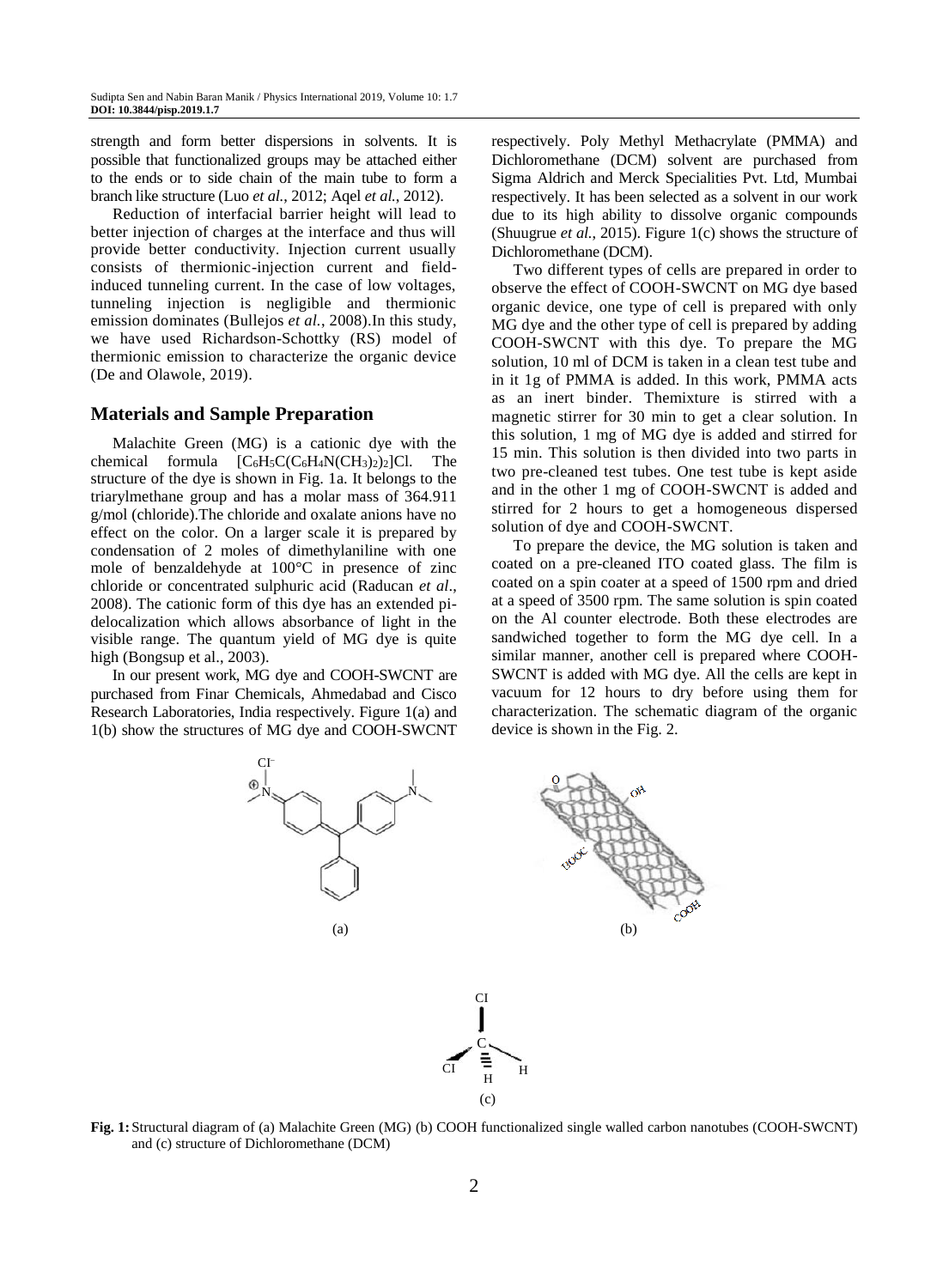

**Fig. 2:** Schematic diagram of the device. ITO coated glass is used as the front electrode and Al is used as the back electrode and MG dye is used as an active layer

#### **Measurements**

Dark current-Voltage (I-V) characteristics of the cells have been measured with a Keithley 2400 source measure unit. For dark I-V measurement, the front electrode is connected to the positive terminal of the battery and the negative terminal of the battery is connected to back electrode of the device. During measurement, the bias voltage is varied from 0 to 6 volt in steps of 0.5 volt with 1500 MS delay. The experiments have been done in the clean open atmosphere of the laboratory at a room temperature of 25°C.

### **Results and Discussion**

The current through a metal-organic semiconductor interface due to thermionic emission can be expressed as (Sze and Kwok, 2007; Chakraborty *et al.*, 2018; Shah *et al.*, 2010a; Yakuphanoglu, 2010; Aydın *et al.*, 2006):

$$
I = I_0 \left[ \exp\left(\frac{qV}{nkT}\right) - 1 \right] \tag{1}
$$

where,  $I_0$  is the saturation current, which is given by:

$$
I_0 = AA * T^2 \exp\left(-\frac{q\phi_b}{kT}\right) \tag{2}
$$

and:

$$
A^* = \frac{4\pi qm^*k^2}{h^3} \tag{3}
$$

Here, *q* is the electronic charge, *V* is the applied voltage, *A* is the area of the device, *k* is the Boltzmann's constant, *T* is the absolute temperature, *A*\* is the effective Richardson constant of  $120Am^{-2}K^{-2}$  for Malachite Green dye,  $\phi_b$  is the interfacial barrier height and n is the ideality factor.

The dark I-V characteristics of MG dye based organic device in absence and presence of COOH-SWCNT are shown in Fig. 3(a) and 3(b) respectively. The value of dark current is quite low for the MG dye under experiment. But current becomes double when COOH-SWCNTs are incorporated with this MG dye based organic device.

Interfacial Barrier Height of metal-organic semiconductor device can be determined from the following relation (Al-Ta'ii *et al.*, 2015; Shah *et al.*, 2010b; Harrabi *et al.*, 2010):

$$
\phi_b = \frac{kT}{q} \ln \left( \frac{AA * T^2}{I_0} \right) \tag{4}
$$

Figure 4(a) and 4(b) show semi logarithmic I-V curves of MG dye based organic device in absence and presence of COOH-SWCNT respectively. The reverse saturation current  $I_0$  is determined from the y-intercept of both the semi logarithmic I-V curves. Applying Equation (4), the barrier height of MG dye based organic device is calculated which is 0.67 eV in absence of COOH-SWCNT and the value of barrier height reduces to 0.59 eV in the presence of COOH-SWCNT.

The interfacial barrier height can also be calculated using Norde's function. In this Norde's function, the relationship between the function  $F(V)$  and the measured current  $I(V)$  can be expressed in the equation given below (Norde, 1979). *I*(*V*) is the current, measured from I-V characteristics of the device

$$
F(V) = \left(\frac{V}{X}\right) - \frac{kT}{q} \ln\left(\frac{I(V)}{AA * T^2}\right)
$$
 (5)

where, $X$  is the first integer greater than  $n$ . The value of current  $I(V_0)$  corresponding to minimum value of Norde's function  $F(V_0)$ , where  $V_0$  is the corresponding voltage (Yakuphnoglu *et al.*, 2011).

Figure 5(a), for ITO/MG/Al structure, the interfacial barrier height has been calculated by using the following equation (Kocyigit *et al.*, 2019). *V<sup>0</sup>* is estimated from the plot which is shown in Fig. 5(a):

$$
\phi_b = F(V_0) + \frac{V_0}{X} - \frac{kT}{q}
$$
\n(6)

To compare the effect of COOH-SWCNT, we have plotted the Norde's function in Fig. 5(b), by using the Equation (5). Consequently, the interfacial barrier height has been calculated for ITO/MG+COOH-SWCNT/Al structure by using the Equation (6).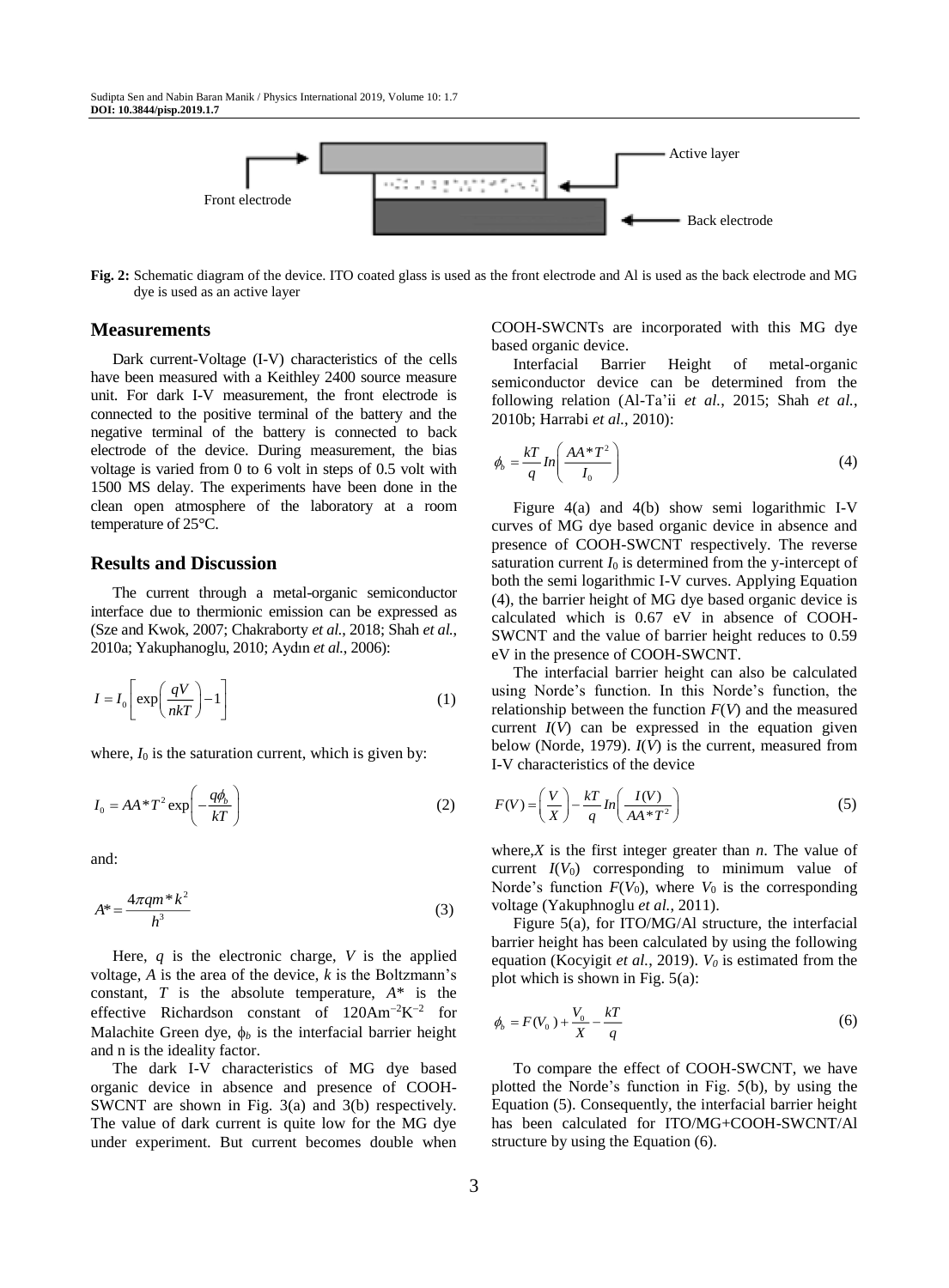The values of barrier height of MG dye based organic devices in absence and presence of COOH-SWCNT has been shown in Table 1.

From Table 1, it can be seen that both the methods show the reduction of barrier height as 11.94% and 11.11% respectively in the presence of COOH-SWCNT. It can be said that by incorporating COOH-SWCNT, reduction of barrier height help in improving better current injection so that the organic device can be turned on at much lower voltage.



**Fig. 3:** Dark I-V characteristics of organic device comprising of MG dye (a) without COOH-SWCNT and (b) with COOH-SWCNT

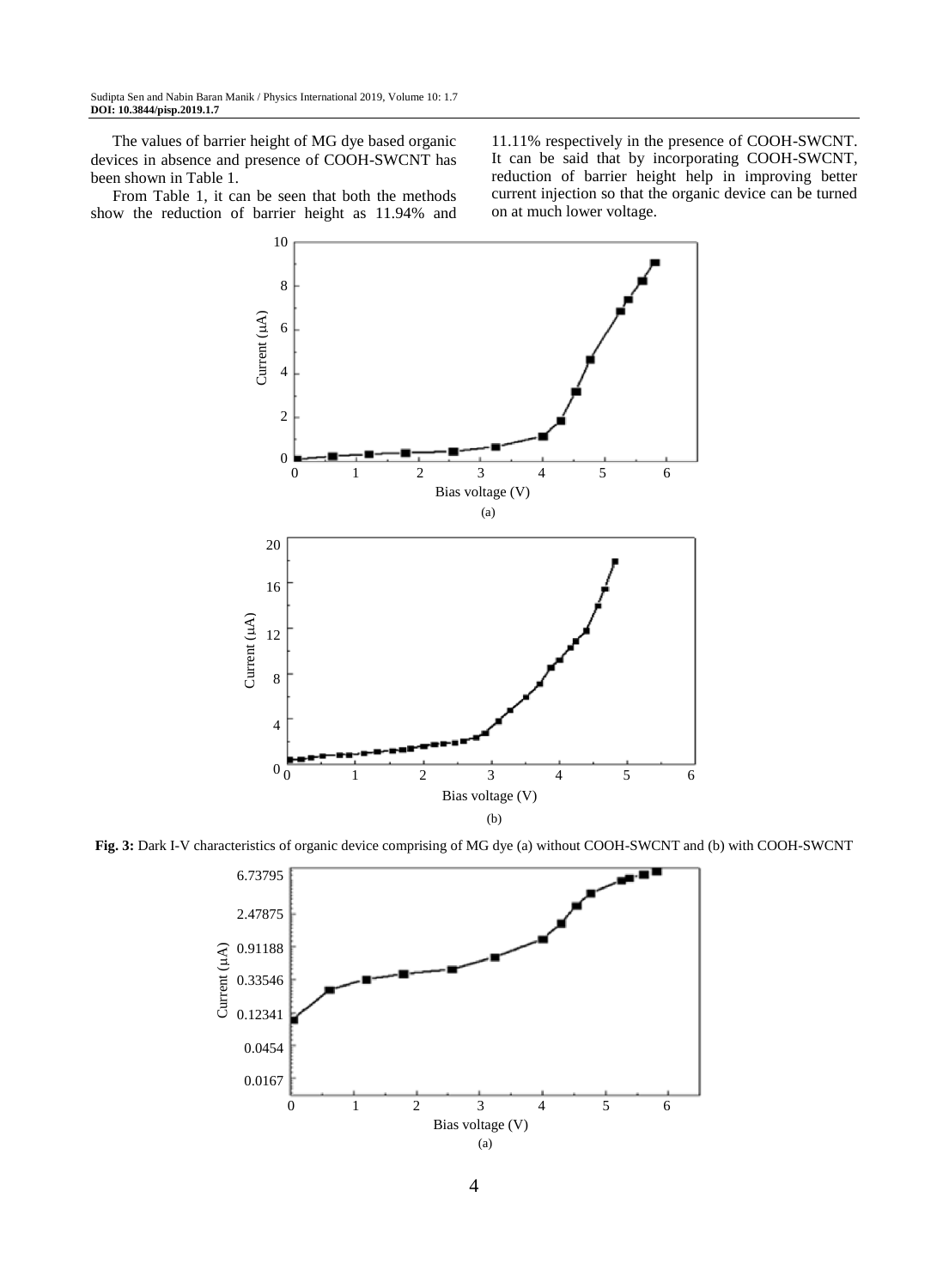

**Fig. 4:** ln I -V characteristics of organic device comprising of MG dye (a) without COOH-SWCNT and (b) with COOH-SWCNT



**Fig. 5:** Norde's function F(V)-V plot of (a) ITO/MG/Al structure and (b) ITO/MG+COOH-SWCNT/Al structure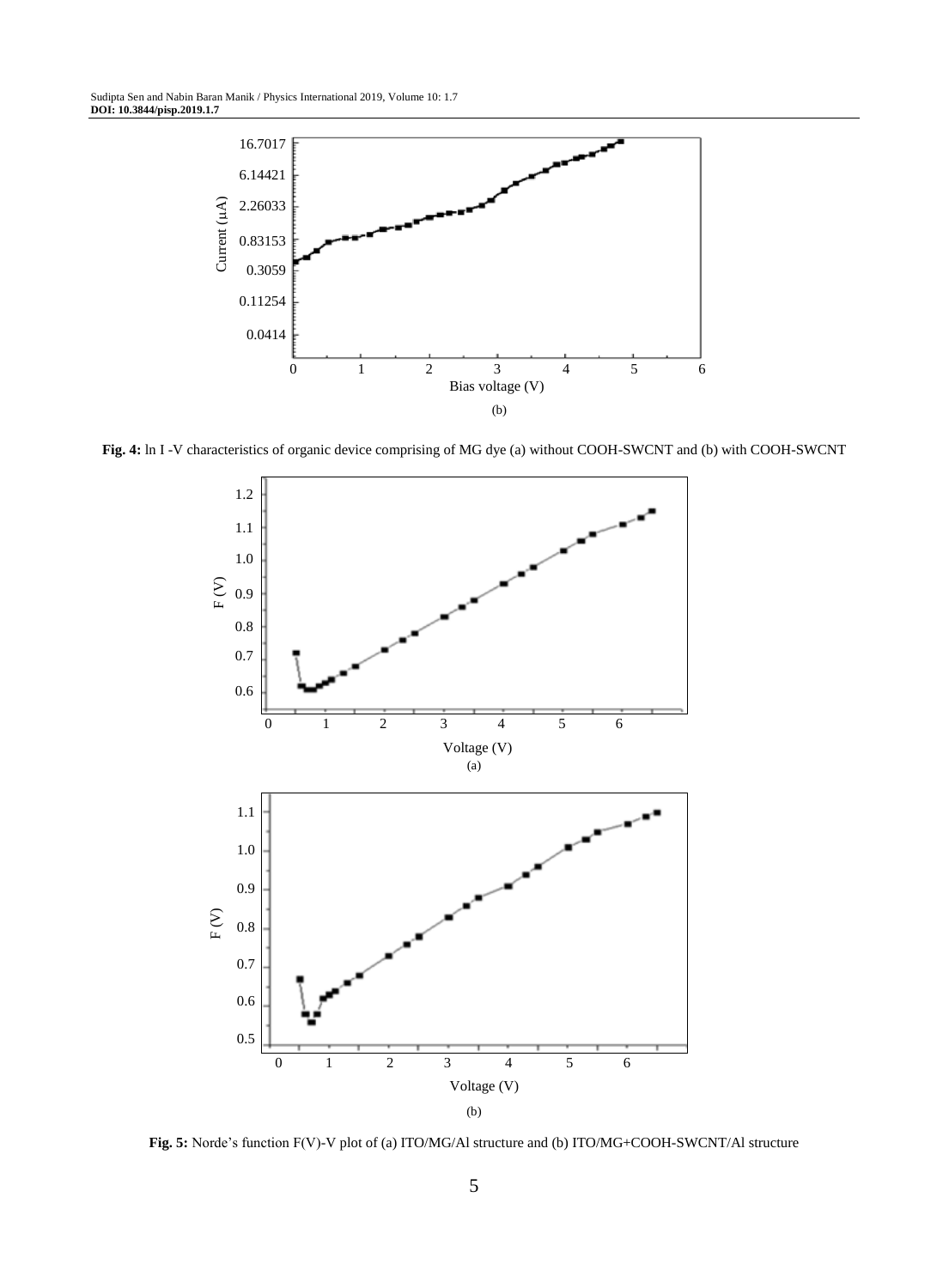Sudipta Sen and Nabin Baran Manik / Physics International 2019, Volume 10: 1.7 **DOI: 10.3844/pisp.2019.1.7**

| Dye under     | Barrier height from      | Barrier height using    |
|---------------|--------------------------|-------------------------|
| consideration | I-V characteristics (eV) | norde's function $(eV)$ |
| MG            | 0.67                     | 0.72                    |
| MG+COOH-SWCNT | 0.59                     | 0.64                    |
|               |                          |                         |

**Table 1:** Calculation of barrier height of MG dye based organic devices in absence and presence of COOH- SWCNT

## **Conclusion**

In this study, we have studied the effect of COOH-SWCNT on the interfacial barrier height of MG dye based organic device. Values of barrier height for MG dye based organic device are calculated by analyzing I-V characteristics of the device and also by Norde's function. Both the methods show good consistency with each other. It is observed that in presence of COOH functionalized single walled carbon nanotube, the barrier height at the metal-organic layer interface is reduced. Reduction of interfacial barrier height improves the charge injection which results in higher conductivity.

#### **Acknowledgement**

The author sincerely acknowledges University Grants Commission (UGC), India for financial assistance and one of the authors, Sudipta Sen is thankful to UGC for awarding a research fellowship.

#### **Data Availability**

Data used to support the findings of this study are included within this article.

## **Author's Contributions**

**Sudipta Sen:** Participated in all experiments, coordinated the data-analysis and contributed to the writing of the manuscript.

**Nabin Baran Manik:** Designed the research plan and organized the study.

#### **Conflicts of Interest**

The authors declare that there is no conflict of interest.

#### **References**

- Kim, J.J., M.K. Han and Y.Y. Noh, 2011. Flexible OLEDs and organic electronics. Semicond. Sci. Technol.
- Tessler, N., Y. Preezant, N. Rappaport and Y. Roichman, 2009. Charge transport in disordered organic materials and its relevance to thin-film devices: A tutorial review. Adv. Mater, 21: 2741-2761. DOI: 10.1002/adma.200803541
- Kumatani, A., Y. Li, P. Darmawan, T. Minari and K. Tsukagoshi, 2013. On practical charge injection at the metal/organic semiconductor interface. Nature, 3: 1026-1026. DOI: 10.1038/srep01026
- Chakraborty, S. and N.B. Manik, 2014. Effect of COOHfunctionalized SWCNT addition on the electrical and photovoltaic characteristics of Malachite Green dye based photovoltaic cells. J. Semicond.
- Luo, Y. Z. Gong, M. He, X. Wang, Z. Tang and H. Chen, 2012. Fabrication of high-quality carbon nanotube fibers for optoelectronic applications. Solar Energy Mater. Solar Cells, 97:78-82. DOI: 10.1016/j.solmat.2011.09.036
- Aqel, A., M.M. Kholoud, A. El-Nour, R.A.A. Ammar and A. Al-Warthan, 2012. Carbon nanotubes, science and technology part (I) structure, synthesis and characterisation. Arabian J. Chem., 5: 1-23. DOI: 10.1016/j.arabjc.2010.08.022
- Bullejos, P.L., J.A.J. Tejada, M.J. Deen, O. Marinov and W.R. Datars, 2008. Unified model for the injection and transport of charge in organic diodes. J. Applied Phys., 103: 064504-064504. DOI: 10.1063/1.2884711
- De, D.K. and O.C Olawole, 2019. A three-dimensional model for thermionic emission from graphene and carbon nanotube. J. Phys. Commun.
- Raducan, A., A. Olteanu, M. Puiu and D. Oancea, 2008. Influence of surfactants on the fading of malachite green. Formerly Central European J. Chem., 6: 2391-5420. DOI: 10.2478/s11532-007-0066-0
- Bongsup, P.C., T. Yang, L.R. Blankenship, J.D. Moody and M. Churchwell *et al.*, 2003. Synthesis and characterization of N-demethylated metabolites of malachite green and leucomalachite green. Chem. Res. Toxicol, 16: 285-294. DOI: 10.1021/tx0256679
- Shuugrue, C.R. H.H. Mentzen and B.R. Linton, 2015. A colorful solubility exercise for organic chemistry. J. Chem. Edu., 92: 135-138. DOI: 10.1021/ed4005408
- Sze, S.M. and K.N.G. Kwok, 2007. Physics of Semiconductor Devices. 3rd Edn., Wiley and Sóns, ISBN-13: 978-0-471-14323-9, pp: 832.
- Chakraborty, K., S. Chakraborty and N.B. Manik, 2018. Effect of single walled carbon nanotubes on series resistance of rose bengal and methyl red dye-based organic photovoltaic device. J. Semicond., 39:094001-094001.

DOI: 10.1088/1674-4926/39/9/094001

Shah, M., K.S. Karimov, Z. Ahmad and M.H. Sayyad, 2010a. Electrical characteristics of Al/CNT/NiPc/PEPC/Ag surface-type cell. Chinese Phys. Lett., 27: 106102-106102. DOI: 10.1088/0256-307X/27/10/106102